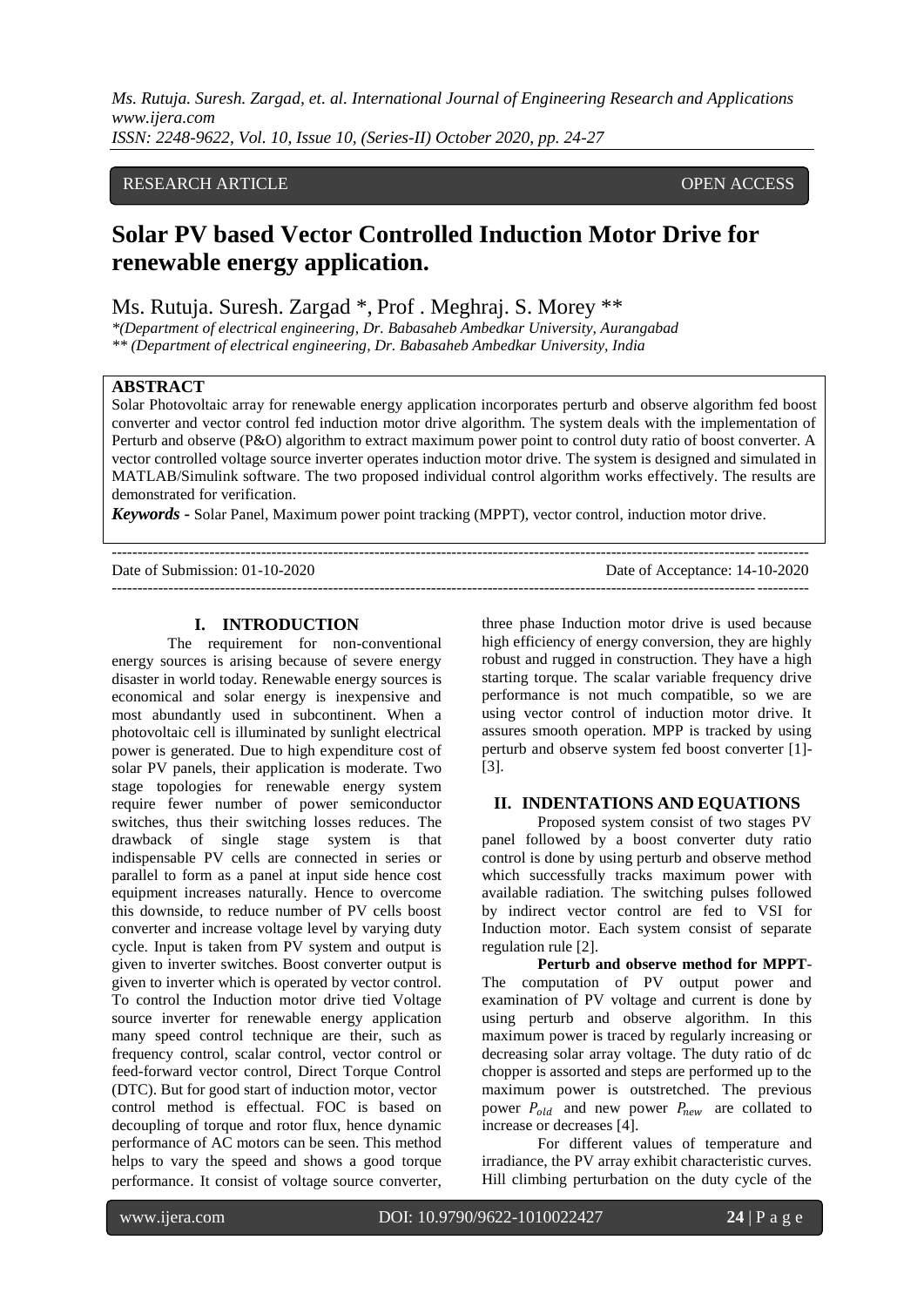power converter and (P&O). In this algorithm the disruption is introduce to the system and hence solar power varies accordingly. perturbation is continued. If power increases perturbation is continued and maximum power point reaches zero and immediately decreases and perturbation reverses as shown in figure 1.



**Fig 1.** Flowchart of perturb and observe method

**Indirect Field oriented control of Induction Motor**- In Vector Control the position of voltage, current, and flux space vector are controlled, giving correction in both in steady and dynamic state. Two types of vector control are their first is direct field oriented control and additional one is indirect field oriented control. The variation between two techniques is that calculation of unit vector generation  $\cos \theta_e$  &  $\sin \theta_e$  and its control. Two main components are torque component  $(i_{qs}^*)$ and flux component  $(i<sub>ds</sub><sup>*</sup>)$ . Rotor flux orientation in a squirrel-cage induction machine is difficult to measure Since DC machine-like performance control of ac drives, vector control technique entitle decoupling, orthogonal, or transvector control. Vector control drives various speed control technique scalar control, and it is received as industry-level standard control for ac drives. Equation for estimating rotor flux [5].

$$
\Psi_r = \frac{L_m * (I_{ds})}{1 + T_r} \tag{1}
$$

Above calculation is done on basis of motor equation composites. To calculate  $\theta_e$  rotor-field angle with respect to stator a -axis,  $\omega_e$  is speed of rotor field reference is integrated we get equation as,  $\theta_e = \int \omega_e dt = \int (\omega_r + \omega_m) d_t = \theta_r + \theta_{sl}$  (2) Sum of rotor speed in electrical rad/sec and slip speed gives

$$
\omega_r = \frac{L_m}{\Psi_r T_r} i_{qs} \tag{3}
$$

 $I_{qs}$  calculation from torque reference  $T_e^*$ .

$$
i_{qs} = \frac{2}{3} * \frac{2}{P} * \frac{L_r}{L_m} * \frac{T_e^*}{\Psi_r}
$$
 (4)

From torque reference Te\* the stator quadrature-axis current reference is calculated.

$$
i_{ds} = \frac{\Psi_r}{L_m} \tag{5}
$$

Where  $L_r$  is rotor inductance,  $L_m$  is mutual inductance,  $\varphi_r$  is the estimated rotor flux linkage. Phase variables a, b, c into  $d_a$  components of the rotor flux rotating field reference frame. Inverse park transformation performs the conversion a, b and c phase variables [5].

$$
\begin{pmatrix}\nV_{gs}^{s} \\
V_{gs}^{s}\n\end{pmatrix} = 2/3 \begin{pmatrix}\n1 & -0.5 & -0.5 \\
0 & -sqrt3/2 & -sqrt3/2\n\end{pmatrix} \begin{pmatrix}\nV_{as} \\
V_{bs} \\
V_{cs}\n\end{pmatrix}
$$

Component of current corresponding to stator input  $i_{ds}$  is calculated by dividing the rated flux  $\Psi_r$  with  $L_m$  and torque can be expressed as

$$
T_e = \frac{3}{2} * p * \frac{L_m}{L_r} * (\Psi_{dr} i_{qs})
$$
 (6)

Two phase stator currents  $(i_q, i_d)$  are transformed into three phase stator reference currents  $(i_a, i_b, i_c)$ using Clarks transformation as,

$$
i_a = i_d \tag{7}
$$

$$
i_b = -\frac{1}{2} * i_d - \frac{\sqrt{3}}{2} * i_q \tag{8}
$$

$$
i_c = -\frac{1}{2} \cdot i_d + \frac{\sqrt{3}}{2} \cdot i_q \tag{9}
$$

The reference stator currents  $(i_a, i_b, i_c)$  and actual stator currents  $(i_{as}, i_{bs}, i_{cs})$  subtracted and the error is given to hysteresis current controller. Gate signal provided to VSI are created with the help of hysteresis current controller to drive the motor. The Current regulator is a bang-bang current controller in which bandwidth vary. The three hysteresis controllers which consist actual current is built with simulink block. In hysteresis type relay actual motor current are taken from asynchronous machine block. Hence comparison of actual motor current and reference current is done [6]-[8].

#### **III. FIGURES AND TABLES**

Induction motor drive fed by solar PV array is a proposed system put forward in MATLAB's simulation tool simulink which is helpful to complete model. Starting and stable state characteristic of the system is studied under rated insolation  $1000 \frac{W}{m^2}$ . The category of Solar PV array is chosen larger than motor rating to keep motor performance unaffected also to control reimbursement of incurred losses from dispatch to gaining.

Case  $1=1000 \text{W/m}^2$ ; For 100% Tl=14.2 N.m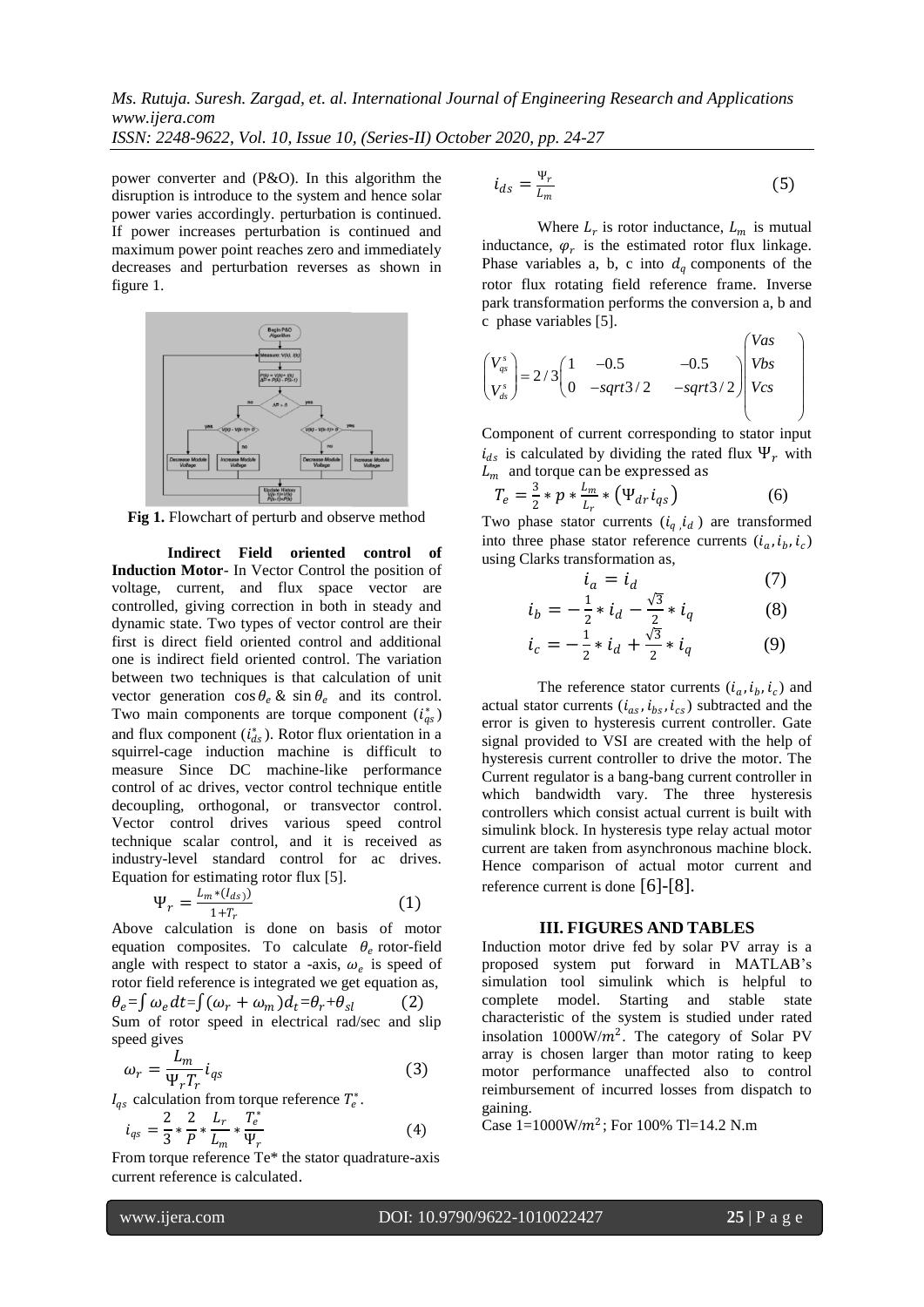

representation at  $1000W/m^2$  Solar PV array parameters. Under rated insolation level  $1000 \text{W/m}^2$ . When MPP is reached, PV voltage and current reach their top values the motor is started smoothly the generated electromagnetic torque is 14.9N.m. The motor speed  $(\omega_m)$  follows the reference speed  $(\omega_{ref})$ , it achieves 150rad/s in quick sequence.



Case  $2=1000 \text{W/m}^2$ ; For 50% Tl=7.4 N.m

**Fig 3.** Starting characteristic and system representation at  $1000W/m^2$  Solar PV array parameters.